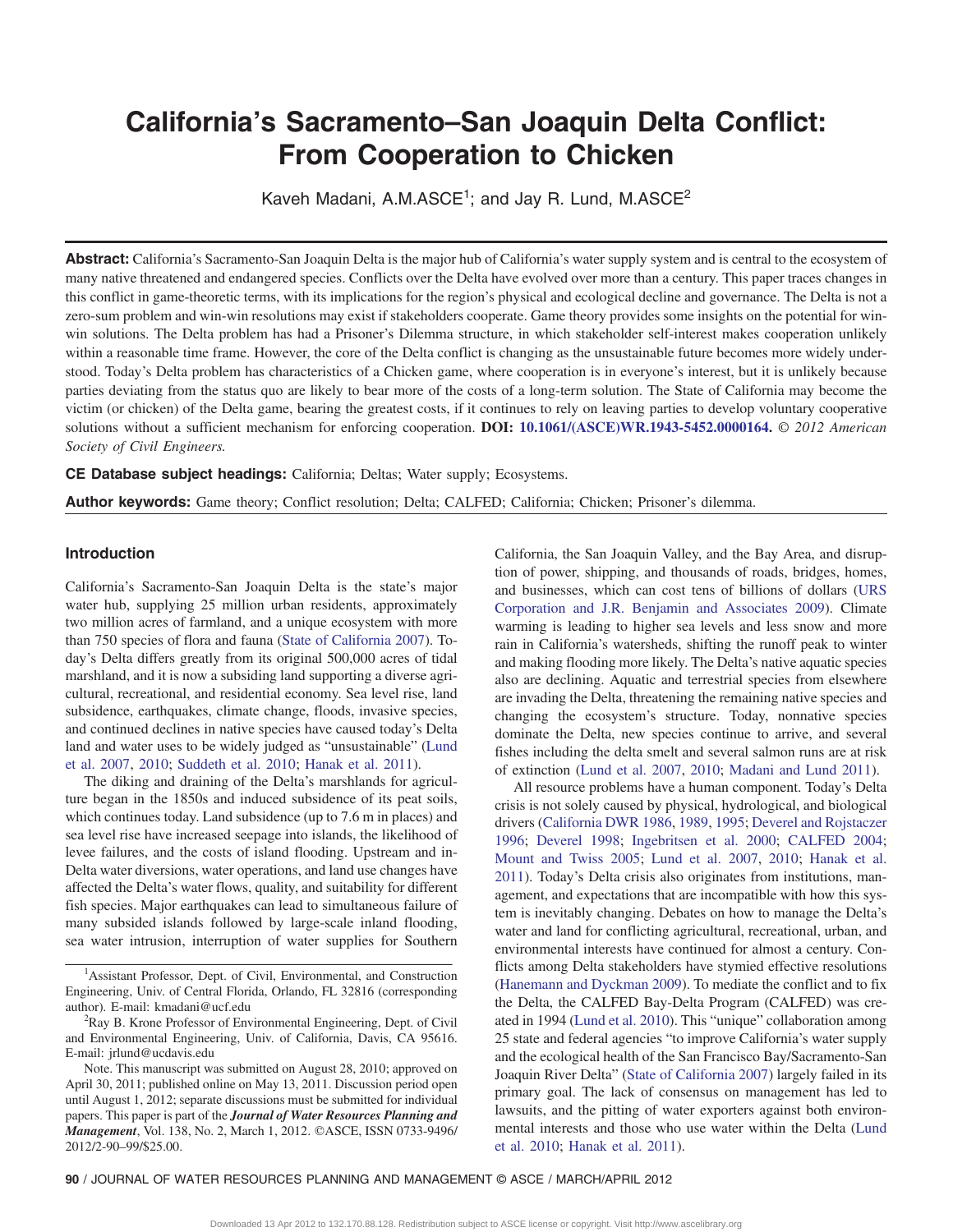This paper uses game theory concepts to interpret the history of the Delta conflict, to address why the CALFED framework failed in making major strategic decisions, and to discuss prospects for the future. Game theory is the mathematical study of self-interested competitive and cooperative actions for problems with more than one decision-maker. It often usefully describes the interactions of stakeholders whose individual behaviors result in worse conditions for all parties, despite a common interest in potential win-win solutions ([von Neumann and Morgenstern 1944;](#page-9-1) [Myerson 1997](#page-8-15); [Camerer 2003](#page-8-16); [Madani 2010;](#page-8-17) [Madani and Hipel 2011](#page-8-18)). Game theory has been applied to various water and environmental resources problems ([Dinar et al. 1986,](#page-8-19) [1992](#page-8-20); [Dinar and Howitt 1997](#page-8-21); [Hipel et al. 1997;](#page-8-22) [Carraro et al. 2005;](#page-8-23) [Parrachino et al. 2006;](#page-8-24) [Zara](#page-9-2) [et al. 2006](#page-9-2); [Madani 2010,](#page-8-17) [2011](#page-8-25); [Hipel and Walker 2010;](#page-8-26) [Madani](#page-8-18) [and Hipel 2011;](#page-8-18) [Madani and Lund 2011](#page-8-5)). The mathematical study of stakeholder moves and countermoves within a simplified conceptual model of the Delta conflict suggests reasons for the failure of recent state and federal consensus policies for the Delta: "to encourage the main parties—agricultural and urban water diverters, and fisheries and other instream-protection interests—to work out a solution among themselves, rather than imposing one externally" [\(Hanemann and Dyckman 2009](#page-8-14)). Parties to the Delta conflict are generally self-optimizers, as opposed to global-optimizers, giving priority to their own objectives rather than broader state or national objectives, resulting in failure of strategic decision-making, which relies primarily on cooperation.

# Delta in the 20th Century

The Delta's history can be separated into four periods of development, cooperation, and conflict ([Jackson and Paterson 1977;](#page-8-27) [Lund](#page-8-2) [et al. 2010;](#page-8-2) [Moyle et al. 2010](#page-8-28); [Hanak et al. 2011](#page-8-4)), as summarized in Table [1.](#page-1-0) This paper focuses on the three most recent periods beginning with cooperation among upstream, in-Delta, and water export interests in constructing upstream dams and water export facilities starting in the 1930s. The paper discusses the changing Delta conflict during these periods from a game-theoretic perspective, identifying the structure of the conflict and predicting possible outcomes. The paper also discusses the stability of the status quo (the outcome if stakeholders do not change their strategies) and suggests how the State of California might act to change the conflict's structure to reduce future costs.

1. Diking and drainage of the Delta (1850–1910). Initial European settlement involved diking and drainage of most tidal marshland for agriculture and channelization for navigation and flood control ([Thompson 1957](#page-9-3)). This was a largely cooperative period when the early development of agriculture and transportation coincided with the Delta's relatively ample water supply and location near San Francisco and on route to the goldfields. Substantial cooperation arose from these

<span id="page-1-0"></span>Table 1. Eras of Sacramento-San Joaquin Delta Management and Conflict

| Era                                                                  | Description                     |
|----------------------------------------------------------------------|---------------------------------|
| 1. Diking and drainage (1850–1910) Cooperation in land development   |                                 |
| 2. Upstream water diversions                                         | Conflict over water use;        |
| $(1910 - 1950)$                                                      | Cooperation for dam development |
| 3. In-delta diversions and                                           | Conflict over water allocation  |
| fighting-for-more $(1950-1990)$                                      |                                 |
| 4. Deteriorating delta (1990–present) Conflict over water, cost, and |                                 |
|                                                                      | risk allocation                 |
| - - -                                                                |                                 |

Note: Dates are approximate.

developments being in the interest of local landowners as well as larger statewide interests in economic development.

2. Upstream water diversion conflicts and cooperation for upstream dams (1930s). In the early 1920s, well before major Delta water diversions, expanding upstream water diversions for agriculture greatly reduced summer inflows to the Delta. This brought major intrusions of saline ocean water far into the central Delta with harm to in-Delta farming and local urban water users. Lawsuits were filed with the courts finding that restricting the many upstream diversions to protect water quality for far fewer Delta diversions would be unreasonable ([Young 1929](#page-9-4); [Matthew 1931a](#page-8-29), [b;](#page-8-30) [Pisani 1984](#page-8-31)). However, salinity intrusion into the Delta also posed problems for developing major Delta water export projects and raised the need to control Delta salinity.

This Delta crisis of the 1930s led to consideration of two major options, a physical barrier downstream to prevent salt water intrusion or a "hydraulic barrier" of freshwater outflows regulated by proposed upstream dams. Over a decade of discussion and analysis led to the decision to employ a "hydraulic barrier" to salinity intrusion, mostly on the basis of costs, benefitting upstream diverters, in-Delta farmers and urban users, and future water export users, with the federal government (under the Central Valley Project) and export water users paying for the construction and operation of dams that provided export water supplies, water supplies for Delta outflows (the "hydraulic barrier") ([Matthew 1931a,](#page-8-29) [b\)](#page-8-30), and improving the reliability of flows for water users upstream of the Delta. Despite implementation disputes, lawsuits, and controversy, the major parties to the Delta disputes of this time found a cooperative strategic solution for the Delta. The hydraulic barrier was less costly overall than a physical barrier. Export water users and the federal government were willing to pay for the dams and facilities needed. In-Delta users benefitted from this solution, over the then-status quo, without making major payments. In addition, upstream water diverters in the Sacramento and San Joaquin basins continued to divert water without interruption with additional flood control and water delivery benefits from the water supply dams needed for the hydraulic barrier. At the time, there was enough water for all parties and the hydraulic barrier, the Delta islands were less deeply subsided, and there was little concern for native species.

Success in developing a cooperative solution to the Delta problem in that era was attributed to several factors lacking today:

- a. Homogeneity of stakeholder interests: Without today's environmental and land subsidence concerns, the major concern was Delta salinity. Restricting salinity in the Delta was in the interests of all major in-Delta and water export stakeholders,
- b. Availability of a mutually beneficial solution: All parties agreed that the hydraulic barrier (or even the physical barrier) solution could improve on the then-status quo and that export water users would pay for this solution. Rather than questioning the need for change, the parties were concerned with the cost of the solution and its allocation,
- c. Supply exceeding demands: The dam regulation of flows would provide enough water for the hydraulic barrier, upstream diversions, and in-Delta users. This solution required no user to decrease its water use, and gave improved agricultural and urban water quality,
- d. Perceived benefits exceeded perceived costs. The physical barrier was found to be more costly than the hydraulic barrier [\(Matthew 1931b](#page-8-30)). Seeking reliable water supply and lacking environmental concerns, all parties felt that building more dams

JOURNAL OF WATER RESOURCES PLANNING AND MANAGEMENT © ASCE / MARCH/APRIL 2012 / 91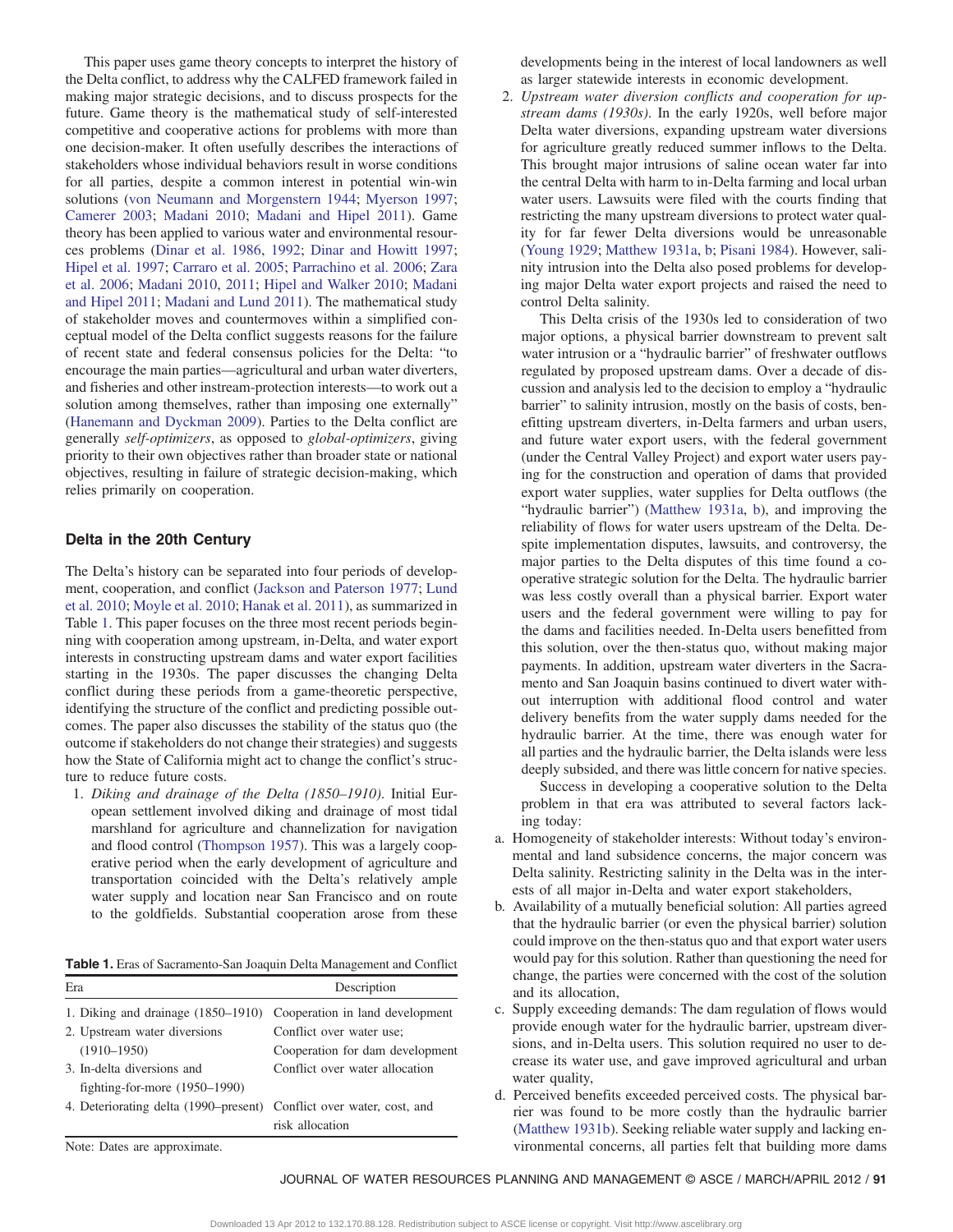and water facilities would benefit both the state and Delta users. The parties perceived benefits to be substantially more than the costs, with benefits from water supply storage, flood control, hydropower, and navigation, and

- e. State and federal availability to develop large-scale water management infrastructure. The organization and analysis of this problem was largely by state and federal engineering agencies [\(Matthew 1931a](#page-8-29), [b\)](#page-8-30). These agencies had technical and financial resources to develop and compare alternatives, and political willingness and legal authority to do so, within a broader political context involving stakeholders,
- 3. Fighting-for-more Era (1960s–1980s). Cooperation in dam construction and regulation of Delta outflows led to conflict as major water exports began and led to disputes over water abstractions and allocation. From the 1960s through the 1980s, the Delta was seen as a more complex problem mostly involving the allocation of water between Delta outflows (seen as important for fish and western Delta urban and agricultural diverters), upstream water diverters, and growing water exports.

During this period, little incentive existed to cooperate, and conflicts were common and vocal, as illustrated by the 1982 campaign against the proposed peripheral canal to divert water from the Sacramento River upstream and around the Delta. A peripheral canal with growing demands in water importing regions was seen to threaten water uses upstream and in the Delta.

This period was a turning point in the Delta history, in which the introduction of environmental needs and lack of enough water to satisfy all parties disrupted cooperation incentives and transformed the problem into a perceived zero-sum game of water allocation among upstream, Delta, and export water users, with little attention to the Delta's broader sustainability. In a zero-sum game, gains to one party can only occur with losses to other parties.

4. Deteriorating Delta—Birth of CALFED (post-1980s). During this period more serious conflicts arose over sharing the Delta's water. These conflicts intensified with growing concerns about environmental deterioration and water needs. More multifaceted problems became apparent in the 1988-1992 drought, with particular attention on endangered species, water allocations, and the need to fix the deteriorating Delta. The CALFED Bay-Delta Program emerged as a process to develop consensus solutions for the Delta, largely financed with state and federal funds. During this period, parties had observed the Delta problem symptoms, which alerted the parties to the unreliability of the Delta. Parties agreed that the Delta had problems and needed to be fixed. However, CALFED failed to develop a collaborative solution for several reasons, primarily the lack of external incentives for agreement ([Bobker 2009;](#page-8-32) [Doremus](#page-8-33) [2009;](#page-8-33) [Hanemann and Dyckman 2009\)](#page-8-14).

## Is the Delta Problem a Zero-Sum Game?

Some have suggested that the current Delta problem is a zero or constant-sum game ([Hanemann and Dyckman 2009\)](#page-8-14), with parties having strong mutually opposing interests, and where improvements for one party inevitably imply losses for others (in game theory, zero-sum games have the sum of all player payoffs equaling zero and are equivalent to constant-sum games). Such a finding suggests that increasing the benefit (water volume) to one party in the Delta necessarily decreases benefits to others; so, a consensus bargaining solution cannot exist. It has been argued that except for water becoming available through water conservation the total

available water to the Delta users is constant; so, the problem is a zero-sum game. Sharing the costs of solving Delta problems also is said to be a constant-sum game, in which reducing the cost to one party increases costs to other parties. This inherently noncooperative situation is said to be a major reason for the failure of CALFED or other consensus approaches to the Delta [\(Hanemann and](#page-8-14) [Dyckman 2009](#page-8-14))—that cooperative solutions simply do not exist.

In this study, using a cooperative game theory Nash-Harsanyi solution ([Harsanyi 1959](#page-8-34), [1963](#page-8-35)), it is argued that the Delta problem may not be a zero-sum game, and that mutually beneficial solutions might exist. The Nash-Harsanyi bargaining solution generalizes the Nash bargaining solution ([Nash1953](#page-8-36)) for an *n*-player game. On the basis of this solution,  $\Omega$  is a unique solution to the *n*-player bargaining game under several axioms:

$$
\Omega = \max \prod_{i=1}^{n} (xi - di) \tag{1}
$$

<span id="page-2-0"></span>subject to

$$
\sum_{i=1}^{n} xi \le S \qquad \text{(resource availability constraint)} \tag{2}
$$

$$
x_i \ge d_i
$$
 (individual rationality constraint) (3)

 $x_i, d_i \ge 0$  (non-negativity constraint) (4)

where  $x_i$  = benefit share to player *i* under cooperation;  $d_i$  = share to player *i* when acting individually (noncooperation);  $S =$  total available resource; and  $(x_i - d_i)$  = gain to player *i* from cooperation.

If this bargaining model is applied to the Delta problem, assuming that parties bargain over the shares (water volumes received) in a given time step (say a year), suggests the game has no solution other than  $\Omega = 0$ , with  $x_i = d_i$  where water allocations remain at the status quo, the game is a zero-sum, and parties have no incentive to cooperate. The individual rationality constraint [Eq. [\(3\)](#page-2-0)] dictates that an increased share for one party should not decrease the share to any other party; thus, when all water is initially allocated, shares cannot change from the status quo, and the problem remains a zerosum game. However, applying the above formulation to the Delta problem with these assumptions may be misleading for two reasons:

- 1. The parties do not simply bargain over their share during a long period (say a year). Instead, they bargain over shares over smaller time steps (e.g., day, week, month). Also, parties do not play each game separately, meaning that they do not bargain over water shares in a given time step (say a month) without considering their shares at other times [\(Madani 2011\)](#page-8-25). Therefore, the bargaining consists of multiple bargaining games, each individually being a zero-sum game with no compromise resolution ( $\Omega = 0$ ), if played separately. However, if linked feasible solutions expand to create the possibility that parties accept a strategic loss in less important time periods to gain in more important time periods, so that all parties might gain overall [\(Madani 2011](#page-8-25)), provided parties have different preferences for water deliveries over time. A party to the Delta conflict  $(i)$  may strategically forego x units of water in month  $n$ in exchange for y units of water  $(y < x)$  in month m if and only if he can increase his utility  $[U_n(x) < U_m(y)]$ .
- 2. For the Delta, parties bargain over more than just water volumes. Other resources and costs also are allocated, including land of various types, various water qualities, monetary costs of actions and economic losses, and risks and uncertainties, all

92 / JOURNAL OF WATER RESOURCES PLANNING AND MANAGEMENT © ASCE / MARCH/APRIL 2012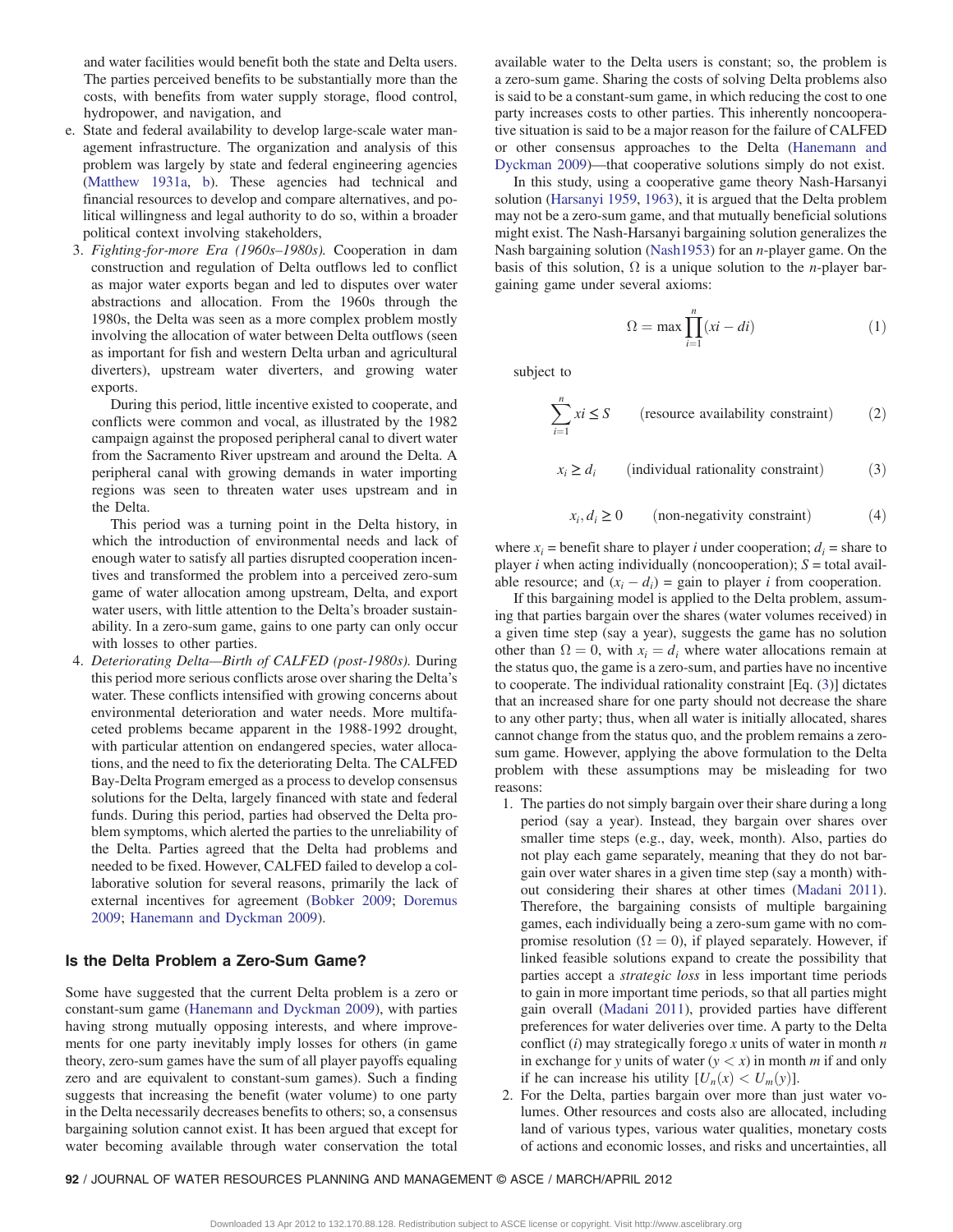occurring over time. Each party has different preferences for mixed water, economic, land, and uncertainty outcomes over time. The linkage of these allocation games (each separately a zero-sum game) expands the set of feasible solutions and increases the possibility of a nonzero solution, where everyone gains from cooperation.

These allow the Delta bargaining problem to be formulated as follows on the basis of the extension of the Nash-Harsanyi bargaining solution to *n*-player *k*-linked games [\(Madani 2011\)](#page-8-25):

$$
\Omega = \max \prod_{i=1}^{n} \left( \sum_{j=1}^{k} Ui, j(xi, j) - Ui, j(di, j) \right) \tag{5}
$$

subject to individual rationality and resource availability constraints, where for player  $i = 1, 2, ..., n$  and time step  $j =$  $1, 2, \ldots, k.$ 

 $U_{i,j}(x_{i,j})$  is the utility of player i in the cooperative case at time j from its new share  $x_{i,j}$ ; and  $U_{i,j}(d_{i,j})$  is the utility of player i in the noncooperative case at time j from its current (regulated) share  $d_{ij}$ .

Because the utility of player *i* at time  $j[U_{ij}(x_{i,j}])$  is not necessarily linear or homogeneous with the received amount of water, the Delta bargaining game is not essentially zero-sum as the sum of players' utilities depends on how available water is shared among the players between time steps. Such nonlinearity together with linkage of the games allows for exchange of water, land, water quality, cost, risk, and other asset and liability shares over time and seems likely to include win-win solutions  $(Ω > 0)$ .

The overall Delta problem seems unlikely to be a zero-sum game, as the Delta's water, cost, land, and risk sharing are all linked with multiple decisions over time and heterogeneous preferences for this mix of attributes among the conflicting parties. This expanded bargaining problem seems likely to have a mutually beneficial solution and be a nonzero cooperative game; nevertheless, transaction costs arising from the strong and frequent conflicts among numerous interests may prevent achieving a cooperative solution even within a non-zero-sum structure such as the CALFED framework. The next section discusses why a bargaining solution is unlikely within a reasonable time frame for a consensus framework relying on broad voluntary agreement.

#### Possibility of Cooperation with a Nondecaying Delta

The Delta bargaining problem may have a mutually beneficial resolution if parties all cooperate; however, the Delta stakeholders may never reach a cooperative resolution in a reasonable time frame within a consensus framework. For simplicity, only two historically opposed bargainers over the Delta are considered, noting that the overall result seems unlikely to change with more stakeholder groups given the symmetric structure of the game.

Fig. [1](#page-3-0) shows the simplified Delta problem in matrix form for two major players: Water Exporters seek more water exports, and Environmentalists, concerned with the Delta ecosystem, seek more Delta outflow (less export). Each cell has two values. The first value (left) is the Water Exporters' payoff; the second value is the Environmentalists' payoff. In this case, payoffs are ordinal, with higher values more desirable, and they represent a player's utility of water under that outcome. The strategies for Delta Exporters are rows and Environmentalists are columns.

In this Delta game (Fig. [1](#page-3-0)) each player has two options: cooperation or noncooperation. The party who decides to cooperate will modify its current share (the quantities of water, land, costs, and risks over various time periods), and a player who selects noncooperation will continue to receive its current share. For this game,

<span id="page-3-0"></span>

Fig. 1. The Delta game within the CALFED framework

the outcome most preferred by each party is getting a free-ride, with the other party reducing its regulated water and resource shares [outcome (DC, C) for Water Exporters and outcome (C, DC) for Environmentalists]. The second most preferred outcome (C, C) occurs when both parties cooperate. If both parties cooperate, a bargaining solution may become available (trading becomes possible) with higher payoffs for both players (a win-win solution) compared with the status quo [outcome (DC, DC)]. Each player prefers noncooperation (DC, DC) to cooperation (which reduces its share) as long as the other party does not cooperate [(C, DC) for Water Exporters and (DC, C) for Environmentalists].

The Delta problem illustrated in Fig. [1](#page-3-0) has a Prisoner's Dilemma (PD) structure, which can have tragic, undesirable outcomes [\(Hardin 1968](#page-8-37); [Madani 2010\)](#page-8-17). Even though the parties can gain more from cooperation [(C, C) is Pareto-optimal], noncooperation (DC) is the strictly dominant strategy and the parties' likely choice [how interactions of parties' self-optimizing actions may cause Pareto-inferior outcomes despite higher possible gains from the Pareto-optimal outcomes is explained in Madani [\(2010](#page-8-17))]. Paretooptimal situations are those in which it is impossible to make one player better off without making at least another player worse off. A strategy is dominant for a given player if, regardless of what the other players do, the strategy causes higher payoffs for that player than any other strategy. Depending on whether "higher" is defined with weak (higher or equal) or strict inequalities (just higher, not equal), the strategy is termed dominant or strictly dominant, respectively. No matter what strategy the other player selects, each player is always better off choosing noncooperation  $(4 > 3$ and  $2 > 1$ ). Thus, the status quo, a Pareto-inferior noncooperative outcome (DC, DC), is a Nash equilibrium and the most likely conflict outcome. An outcome is a Nash equilibrium if no player can improve its payoff by changing its decision alone [\(Nash 1951\)](#page-8-38). Similarly, CALFED and other such consensus processes are often unsuccessful in finding a cooperative solution, with some players preferring the status quo to nonbinding cooperation (as the Paretooptimal solution is not a Nash equilibrium).

In a classical Prisoners' Dilemma game (PD), communication among the players, explaining the problem to the parties, and binding contracts or other forms of trust might lead to cooperative winwin resolutions in which parties mutually agree (in a binding way) to cooperate for a Pareto-optimal outcome (Madani and Hipel 2011). Achieving a cooperative win-win resolution was the objective of CALFED. Collaboration through negotiation among stakeholders was expected within the CALFED framework, perceiving that a collaborative process could alter the outcomes perceived by the stakeholders by: (1) uncovering new and mutually beneficial opportunities, and (2) encouraging exchange of information and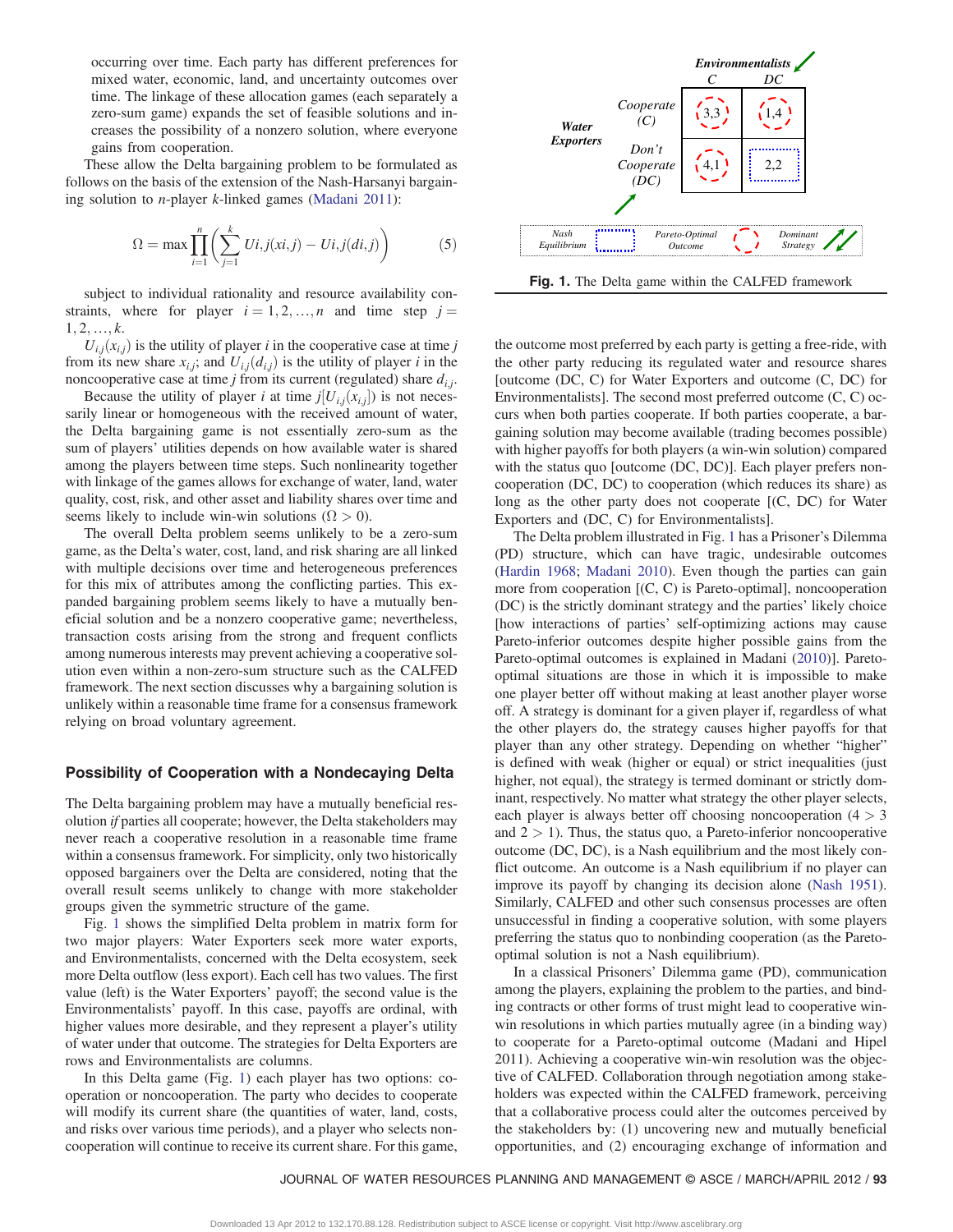<span id="page-4-0"></span>

Fig. 2. Probability of consensus with number of parties and probability of agreeability

perhaps social learning from interactions among stakeholders to shift each party's perception of its individual payoff [\(Hanemann](#page-8-14) [and Dyckman 2009](#page-8-14)). Both mechanisms functioned in CALFED along with early promises of sizable state and federal financial support. So why was CALFED still unsuccessful? On the basis of the

<span id="page-4-1"></span>



discussions so far, CALFED might have succeeded in promoting a cooperative resolution. However, such an achievement should not be expected in a reasonable time frame given the conflict's PD structure with so many parties [a cooperative resolution within a PD structure becomes less likely as the number of players increase [\(Axelrod and Keohane 1985](#page-8-39); [Oye 1985](#page-8-40); [Axelrod and Dion 1988](#page-8-41))], lack of information, trust, a nonbinding long-term framework, and insufficient support and motivation from the State. In such a situation, players prefer to act individually resulting in the Paretoinferior outcome.

The difficulties of obtaining a consensus to cooperate in a reasonable time-period are illustrated in Fig. [2](#page-4-0), showing the probability of n parties agreeing to a solution if each party has the same high probability of being agreeable. For a large complex problem, such as the Delta, with many parties and many parties whose traditions and internal dynamics reduce their likelihood of cooperating even under favorable circumstances, the average probability of agreement is less than one, and the overall probability of a consensus agreement becomes rather small. Here, the probability of agreement is merely the probability of individual agreement raised to the number of parties involved.

Previously, the Delta problem was modeled as a two-player game. In practice, dozens to potentially thousands of stakeholders exist; however, the analysis results and the PD aspect of the game would not change with more players because of symmetry. The noncooperative strategy would still strictly dominate for all stakeholders involved (except for the State of California, if considered as a player), and the status quo noncooperative solution would be an equilibrium and the most likely outcome.

## Possibility of Cooperation with an Alternative Plan

Some proposed Delta solutions do not force any party to decrease its share of water. Two major proposals for the Delta are investment in levee repairs and construction of a peripheral canal or tunnel. For a broader look at the Delta problem, Fig. [3](#page-4-1) shows the Delta game after a new option—Alternative Plan (AP)—is added. In this case, the players must choose between reducing their share from the Delta, implementing an alternative plan with some costs (but no reduction in shares), or sticking to the status quo. Table [2](#page-4-2)

<span id="page-4-2"></span>Table 2. Ranking and Description of the Possible Outcomes of the Delta Game (with Inclusion of an Alternative Plan for Fixing the System)

| Rank (for player)        |            |                                                                                                                                                                                                                                                                                  |
|--------------------------|------------|----------------------------------------------------------------------------------------------------------------------------------------------------------------------------------------------------------------------------------------------------------------------------------|
| Outcome                  | $i \neq j$ | Description                                                                                                                                                                                                                                                                      |
| (BAU, R) and (BAU, AP)   | 8          | The Delta problem is addressed by share reduction or alternative plan by the other player (player $j \neq i$ ) and<br>player <i>i</i> keeps to receive at least its current share without contribution to costs of the alternative<br>plan implementation.                       |
| (R, R)                   | 7          | Both parties are willing to cooperate and reduce their shares. As a result, they may be able to increase<br>their utilities by trading, which may not include share reduction necessarily (no side-payments).                                                                    |
| (AP, AP)                 | 6          | Both parties share the cost of implementing an alternative plan without reducing their water shares.                                                                                                                                                                             |
| (BAU, BAU) or status quo | 5          | Both players neither reduce their shares nor pay for implementing an alternative plan. The delta will<br>function as is (business-as-usual).                                                                                                                                     |
| (AP, R)                  | 4          | Player <i>i</i> does not reduce its share and keeps to receive at least its current share; whereas, player <i>j</i> reduces<br>its share. However, player <i>i</i> takes care of all costs associated with the alternative plan without any<br>contribution by the other player. |
| (R, AP)                  | 3          | Player <i>i</i> reduces its share; whereas, the other player takes care of all costs associated with implementing<br>an alternative plan without reducing its share.                                                                                                             |
| (AP, BAU)                | 2          | Only player <i>i</i> pays the costs of implementing the alternative plan; neither of the players reduces its share.                                                                                                                                                              |
| (R, BAU)                 |            | Neither of the players pays for implementing an alternative plan, but player <i>i</i> reduces its share, whereas,<br>the other player does not.                                                                                                                                  |

#### 94 / JOURNAL OF WATER RESOURCES PLANNING AND MANAGEMENT © ASCE / MARCH/APRIL 2012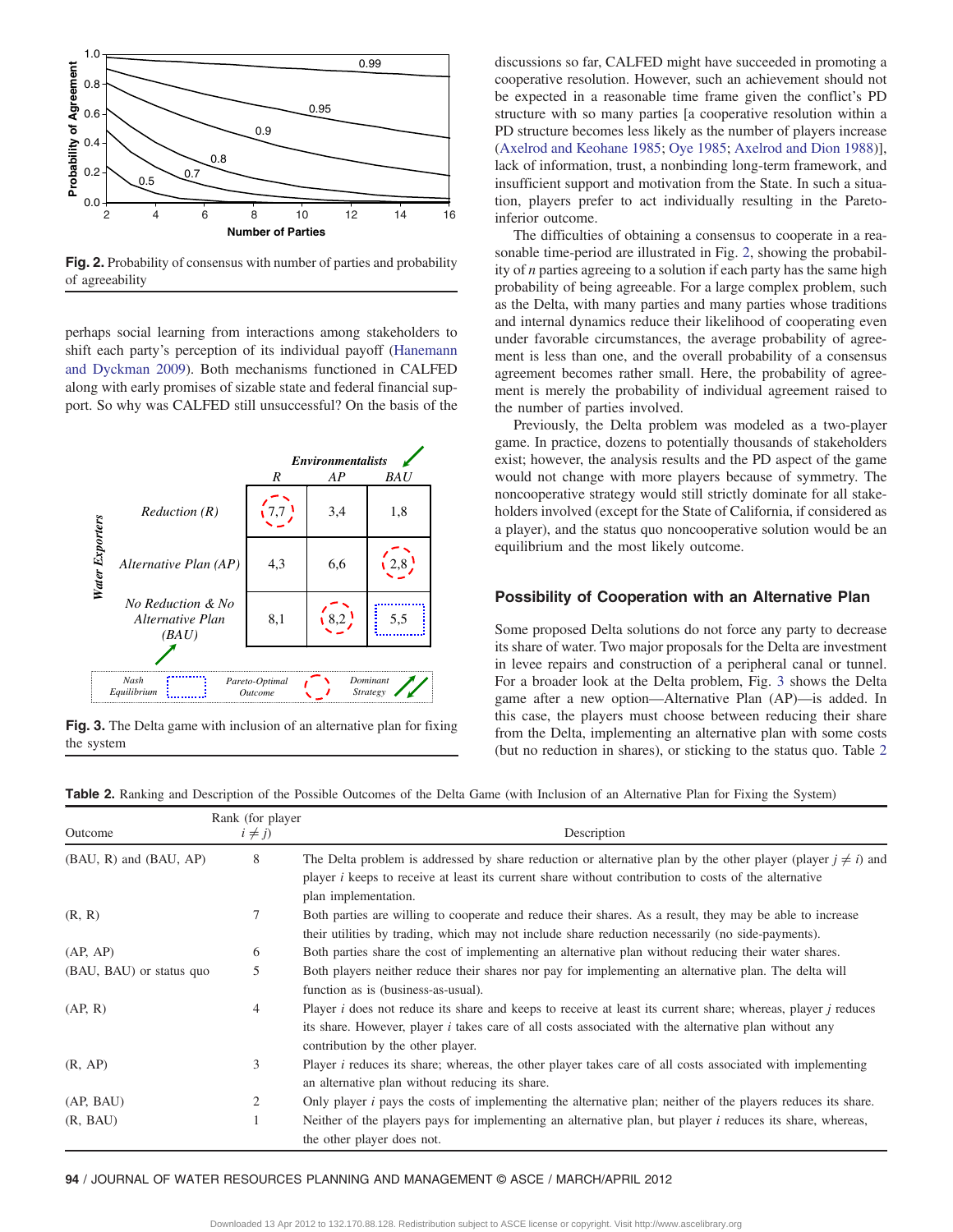summarizes each outcome and the corresponding ordinal rank for each player. The ranking of outcomes is based approximately on the history of stakeholder positions in the conflict. The best outcome for each player is the outcome in which the problem is addressed by the other player without any contribution from themselves, no matter what strategy is adopted by the other player [Reduction (R) or Alternative Plan (AP)]. Thus, outcomes (BAU, R) and (BAU, AP) are equally preferred by Water Exporters, and (R, BAU) and (AP, BAU) are equally preferred by Environmentalists.

Given the structure of the game and players' preferences for the available outcomes, the Reduction (R) strategy is strictly dominated by the business-as-usual (BAU) strategy, meaning that no matter what the other player does, a player is always better off choosing BAU rather than R ( $8 > 7$ ,  $8 > 3$ , and  $5 > 1$ ). Thus, it is possible to remove Reduction (R) from the strategy set. Fig. [4](#page-5-0) is a simplified version of Fig. [3](#page-4-1) after one round of iteration (removing R from the game) and ordering the players' payoff for the remaining 4 possible outcomes. The structure of the simplified game (Fig. [4](#page-5-0)) is similar to the Delta game without the AP strategy (Fig. [1\)](#page-3-0). The game retains a PD structure and the cooperative Pareto-optimal outcome (AP, AP) is less likely for this structure from the tendency to seek a free-ride and the strict domination of the noncooperative strategy (BAU). Even providing players with an option other than share reduction cannot resolve the problem. This Delta problem has a Prisoners' Dilemma core making cooperation difficult.

Thus, the Delta problem, at least in a static form, seems unlikely to be resolved in a timely manner within any framework relying on the voluntary cooperation of stakeholders, considering the preferences and numbers of the players, their self-optimizing attitude, lack of binding agreements, and their perceptions about the Delta's future. Next, in "Delta Unsustainability and Transition" the effects of the Delta's continuing decline on the prospects for agreement on a common solution are examined.

## Delta Unsustainability and Transition

As real-world conflicts evolve, so do their corresponding gametheoretic structures, players' payoffs, and possible outcomes (equilibria of the game) ([Madani 2010\)](#page-8-17). Knowledge of such changes can provide insights into the problem. The Delta conflict has evolved over time and the problem structures discussed so far are likely to change as the Delta's condition continues to deteriorate. Decline or collapse of the current system with drastic costs to stakeholders is expected without some major changes in policy ([Lund et al. 2007,](#page-8-1) [2010](#page-8-2); [Hanak et al. 2011](#page-8-4)). If the unreliable future of the Delta is common knowledge to all players, the Delta conflict (Fig. [1\)](#page-3-0) develops a new structure [Fig. [5](#page-5-1), where C (cooperation) implies

<span id="page-5-0"></span>

Fig. 4. Simplified version of the Delta game with inclusion of an alternative plan for fixing the system (PD game structure)

<span id="page-5-1"></span>

Fig. 5. The Delta chicken game within the CALFED framework with an "unsustainable Delta"

agreement to a strategic change and DC implies continuing with the current declining situation].

The Delta transition problem (Fig. [5\)](#page-5-1) has a Chicken game structure. The Chicken game is an anticoordination game with no dominant strategy and two noncooperative Nash equilibria in which one party loses to the other [(DC, C) and (C, DC)]. Outcomes (DC, C) and (C, DC) are Pareto-optimal but not equitable (fair), and one outcome (C, C) is the only cooperative outcome that is both Pareto-optimal and equitable. This is similar to the 1950s teenage driver game (immortalized in films) of two cars heading toward a precipice at top speed with the "winner" as the last driver to veer from the cliff.

In this problem (Fig. [5](#page-5-1)), the payoff values provide little initial incentive for cooperation, and ultimately the best strategy is doing the opposite of the other player. Similar to the PD problem, parties like to free-ride. If one party decides to cooperate, it takes on more responsibility for changes and costs for the transition; the other party then benefits most by not cooperating. A fair cooperative outcome for the conflict (C, C) can alleviate the Delta crisis but is less likely as each party prefers to wait, hoping another party takes care of the problem. A good individual tactic in this game is to send strong signals of unwillingness to cooperate ([Madani 2010](#page-8-17)) and waiting as long as possible to force others to deviate from a noncooperative strategy. In the Delta Chicken game, the risk of high future costs from noncooperation (DC, DC) (Delta failure) is so high that eventually one player prefers to change its strategy and lose now to minimize future costs. Lack of trust and clear information about the future (such as when the Delta will fail) and having many stakeholders together promote noncooperation. In a chicken game, players with less risk tolerance are more likely to lose. In this game, the knowledge of increased possibility of high costs resulting from natural disasters, such as earthquakes or floods, can encourage players to veer from noncooperation and avoid more catastrophic future costs.

When stakeholders' perceptions about the Delta's future change and unsustainability becomes widespread, adding an alternative AP strategy to the Delta game transforms the problem to Fig. [6.](#page-6-0) Although each stakeholder prefers that others solve the problem for them (free-ride), the status quo (failing Delta) is not preferred to the outcome in which that stakeholder should solve the problem on its own. Thus, the noncooperative resolution (BAU, BAU or crash) is the worst outcome for both players.

Although this game (Fig. [6](#page-6-0)) is not a simple two-by-two Chicken game, the Chicken structure remains. Cooperative resolution [(R, R) or (AP, AP)] is unlikely. Similar to the Chicken game, there are two equilibria with one loser [(BAU, AP) and (AP, BAU)]. Again, given the payoff values, there is no incentive for cooperation, and the costs of the noncooperative status quo are so high that one party

JOURNAL OF WATER RESOURCES PLANNING AND MANAGEMENT © ASCE / MARCH/APRIL 2012 / 95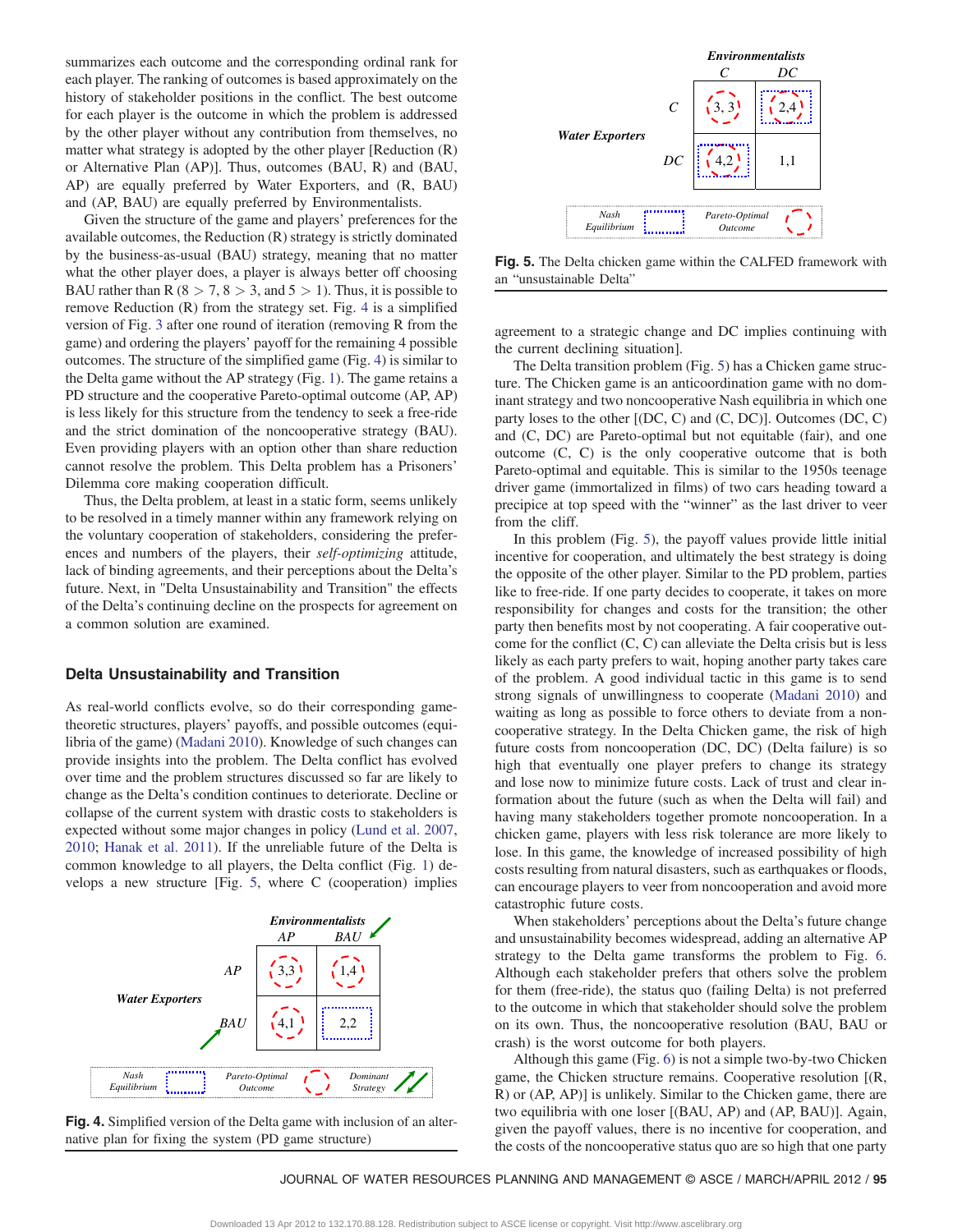<span id="page-6-0"></span>

Fig. 6. The Delta game with inclusion of an alternative plan for fixing the system with an "unsustainable Delta"

(loser) will eventually deviate from its noncooperative strategy and implement the alternative solution without concessions from the other player (the "winner"). Interestingly, no likely outcomes [(BAU, AP) and (AP, BAU)] include mutual concessions. Because of the problem's symmetry, including more players (except for the State of California) will not change the results. The chicken core remains present, and the game eventually has winners and losers, or only losers.

Cooperative solution of the Delta problem is extremely difficult. Even as some environmentalists find that the status quo is not in the interest of native fish, there is always incentive for the least risksensitive stakeholders to remain the last to agree to a cooperative solution as a way of exacting greater concessions of policy or resources from others. Because a major Delta disaster is likely from random events, such as an earthquake or flood, the risk-sensitivity of different stakeholders becomes especially important.

While the Delta game may seem a repeated game in which parties play the same game many times, this game is not considered as a repeated game in the game theory context. When playing repeated games, players change their strategies over time and adopt a mixture of strategies on the basis of learning about the behavioral characteristics of the other players in the game, the consequences of adopting certain strategies, gaining more information, and building or losing trust. The Delta conflict is a continuous game (Madani and Hipel 2011) in which players can change their strategies over time. The game is played once but may take very long. The nonrepeated game structure overall makes cooperation less likely as the parties do not get a chance to learn from their actions. In other words, in this game parties cannot experience the costly consequences of noncooperation unless the Delta collapses.

#### State Involvement in Resolving Conflict

The State of California has shown interest in voluntary agreement among the Delta stakeholders and encouraged the main parties to devise solutions among themselves. So far, the presented game structures reflect this policy and exclude the State of California or other potential strong authorities. The problem structure and results might change with State involvement. Fig. [7](#page-6-1) shows the unsustainable Delta game (Fig. [6\)](#page-6-0) when California is added. (Without unsustainability, the game is a prisoners' dilemma in which the state's dominant strategy is also noncooperative, and status quo is the likely outcome.) Because the game has three players, more than one matrix is needed to show the game in a normal (matrix) form. Each cell now has three values, from left to right, representing payoffs to Water Exporters, Environmentalists, and State government. California's options are given below each matrix. California has two options: (1) Interfere (I) in the game and bear a share of the cost of an alternative solution or compensate the player that reduces its share to create an incentive for concessions, or (2) Not interfere (NI), letting the parties solve the problem among themselves (State interference can also consist of attempting to compel parties to agreement at some cost and risk.) Since California has two options, two matrices are needed to represent the game in a normal form. For this new game, the best outcome for any individual player is a free-ride with the problem solved by concessions from other players. The worst outcome leaves the Delta unattended resulting from broad noncooperation (BAU, BAU, NI). Players rank the other outcomes on the basis of their share of the cost. For instance, the cooperative outcome (AP, AP, I), in which parties share the cost of the alternative plan, is better than any other outcome in which only one party makes all of the concessions. Players are indifferent between outcomes that yield the same result; for example, except for the noncooperative outcome, the State is indifferent between all the possible outcomes in which the Delta problem is alleviated at no cost to the State (eight outcomes).

In this problem (Fig. [7\)](#page-6-1), parties have no dominant strategy. The game has 3 Nash equilibria in which only one party tries to solve the Delta problem by implementing an alternative plan on its own without any contribution by others. These equilibria are outcomes (BAU, BAU, I), (BAU, AP, DI), and (AP, BAU, DI). Again,

<span id="page-6-1"></span>

96 / JOURNAL OF WATER RESOURCES PLANNING AND MANAGEMENT © ASCE / MARCH/APRIL 2012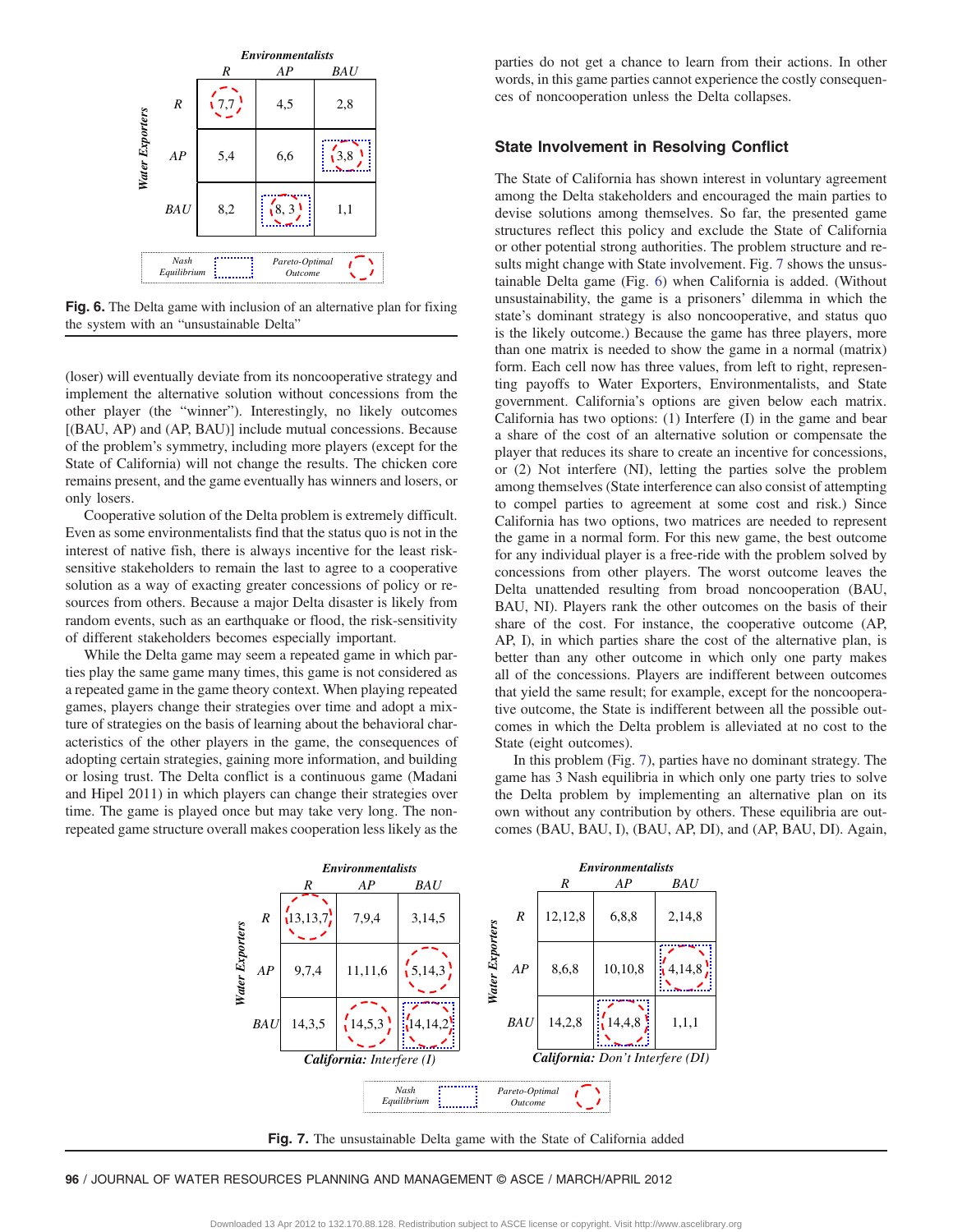characteristics of the Chicken game persist, even for the State. Cooperative outcomes are unlikely (beside the three Nash equilibria which are also Pareto-optimal, there are three cooperative Paretooptimal outcomes), and one party will end up giving a free-ride to the other two. The party least tolerant of risk seems destined to make the most concessions (chicken out). The notion that the state or federal government might bail out Delta stakeholders after a failure can prolong the chicken game even past the point of collapse, introducing a form of moral hazard among stakeholders.

## Urgency of State or Federal Action

The Delta conflict's structure has evolved the 1930s. Cooperation in the early 20th century was possible by the homogeneity of stakeholder interests and the availability of enough water for all demands. Later, growth in upstream and water project demands with reintroduction of environmental needs encouraged the stakeholders to not cooperate but compete with the zero-sum perception to gain more from the Delta with less concern for the Delta's future. As potential improvements from cooperation became apparent, CALFED was formed as a largely consensus process. However, within a Prisoner's Dilemma structure, noncooperation remained a dominant strategy, and a cooperative solution failed to develop, especially as federal and state funding diminished.

Growing realization of the continuing decline and unsustainability of the Delta has produced a new structure. The Delta problem now has a Chicken game structure, in which Delta failure is the only possible result if stakeholders adhere to noncooperative strategies. Even if the cost of a solution increases with time, in addition to the attendant chance of catastrophe, any delay that shifts even 1% of the cost of a \$20 billion solution to other parties is worth \$200 million to a stakeholder. The greater incentive to shift responsibility to others rather than agree today makes agreement difficult, even where cooperation would serve all interests.

Given the improbability of local parties coming to an effective consensus solution, the state and federal strategy of not intervening or imposing an external solution may result in high losses to taxpayers from eventually paying most for the Delta's transition, perhaps in unfavorable circumstances after an earthquake or flood. State and federal involvement to foster a solution might involve a stronger Delta governance mechanism, which enforces or entices a more cooperative resolution; otherwise, at least one party (particularly the state) will lose substantially. Some groups have more advantages, because of their reduced sensitivity to risks from continuing the status quo. Outside the cooperative solutions just illustrated, some parties are also likely to seek external noncooperative solutions, such as court decisions, to compel concessions from other parties, as is occurring for the Delta. Although court orders to reduce water exports do not resolve the problem completely and cannot bring stability to the conflict, they can reduce utility and increase risk for other parties.

The Delta problem has evolved since the late 20th century from a Prisoners' Dilemma game-theoretic structure to a Chicken game. This difference is driven by the knowledge that the Delta is deteriorating unsustainably for almost all stakeholders and results in different decision equilibria among stakeholders. Knowledge of the conflict's evolution can assist decision makers and may change behaviors. From the analyses so far, the State of California (perhaps with the federal government) might want to enforce cooperation through legal, financial, and regulatory incentives or compulsion, or risk losing the most from waiting for the parties to solve the problem on their own. Within the Delta Chicken game, parties wait to cooperate until the situation is so bad that other parties chicken

out and pay more of the transition cost, often incurring higher costs overall. If a party is going to chicken out in the future, it might be better to chicken out today at a lower cost of "fixing" the Delta than is likely in the future. If California fails to enforce or entice cooperation among the parties, it may become the victim of the game itself, having to incur greater costs from outright failure. Water exporters, who are wealthier than other parties of the game, also seem likely to become the final Chicken, especially with environmental lawsuits. Failing in developing a long-term solution also is likely.

Financial incentives to cooperate can be useful. But, can state or federal government provide enough incentive? State payments might be proportional to the loss to the State from noncooperation and Delta collapse. The same is true for cost sharing mechanisms for resolving the problem. Stakeholders' shares of Delta transition costs may be relative to their loss from Delta collapse. Parties have different utility levels from the Delta's services, and all currently suffer more with time. One mechanism shares costs on the basis of benefits from the Delta. To better manage the Delta, the state might make parties report their benefits. If parties know they will pay according to their benefits, they tend to report low benefits. To prevent such behavior, compensation might be relative to a party's reported benefits, encouraging more accurate reporting of benefits. Alternatively, the State could impose a Delta use fee on all users, which would be reduced substantially once agreement has been made. Given current state and federal financial conditions, relative to those of California's water utilities, imposed fees may be more available than subsidies. The state could also establish a deadline for a solution, after which state liability would be limited, increasing the costs of catastrophe to all users.

## **Conclusions**

The Delta problem has evolved over time from cooperation to Chicken. In the early 20th century Delta stakeholders agreed to cooperative solutions. Later, fights over water allocations started, and parties preferred to compete rather than cooperate; yet, the Delta problem is not necessarily a zero-sum game. Because Delta stakeholders bargain on the basis of their utilities from water, land, money, and risk over time rather than water shares alone, a cooperative win-win resolution that includes trading across resources and liabilities may be possible. However, the structure of the conflict with many stakeholders leads parties to not cooperate. A cooperative win-win resolution for a static Delta is unlikely in a timely manner, especially with so many stakeholders. This is a structural reason for failure of consensus processes to agree to an available win-win solution and the default tendency to retain the status quo.

Stakeholders' preferred decisions are likely to change with greater understanding of the Delta's unsustainability. The Delta is not a static problem and is worsening with time from almost all perspectives. Such changes transform the core conflict from a Prisoners' Dilemma to a game of Chicken. The Chicken game is particularly devilish given the potentially abrupt transition likely for the Delta; nevertheless, a cooperative solution is unlikely without external interference. Many parties will prefer keeping the Delta as is until fear of Delta failure rises enough to make the least risk tolerant player adopt an alternative plan. The dominant strategy for the player who will be chickening out is to chicken out today, as its losses can be lower today than after a collapse. However, because no party is willing to be the chicken, they wait, hoping to win the game either by forcing concessions from other stakeholders or concessions or aid from the state or the courts, with the game perhaps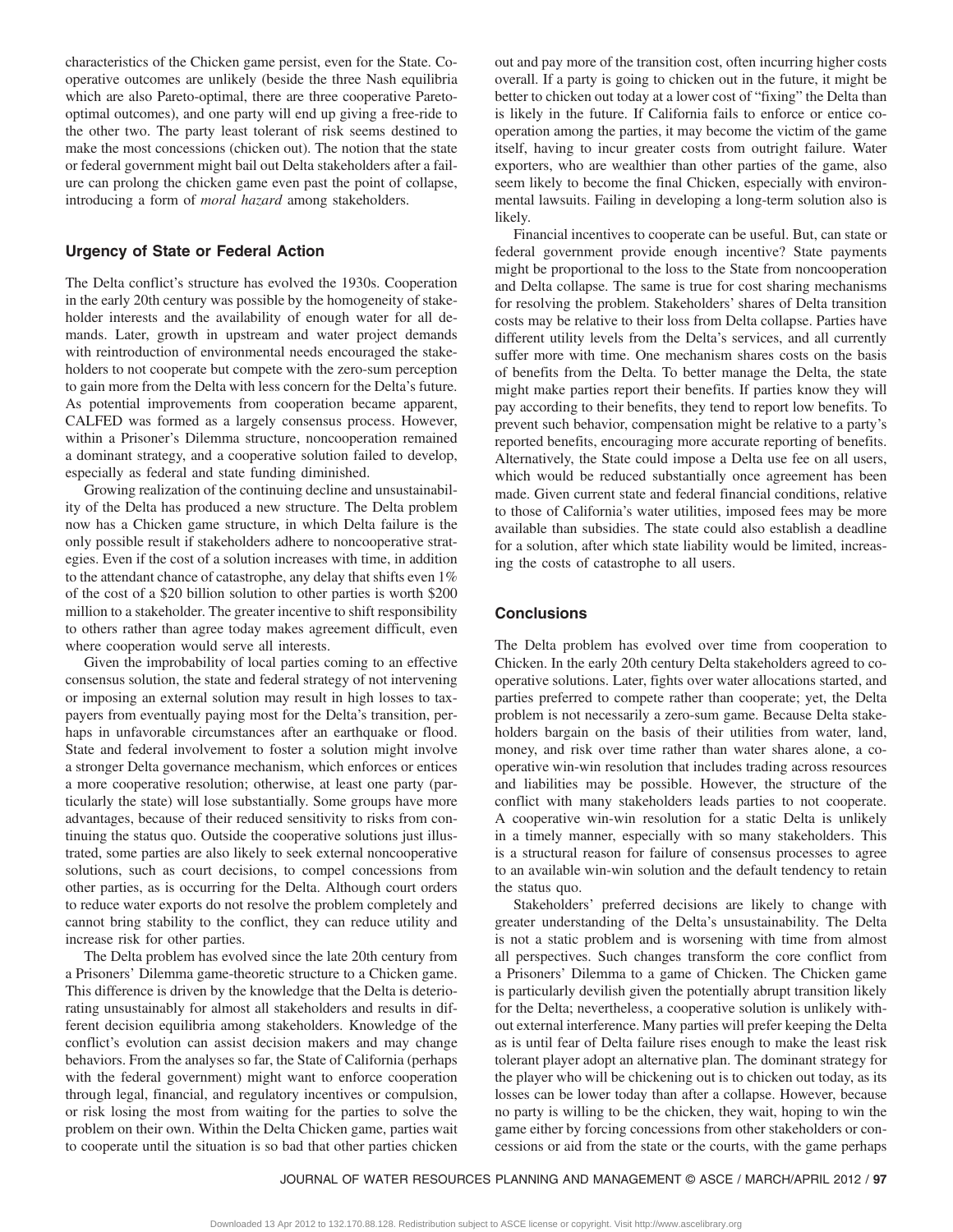prolonged by expectations of state and federal aid in the event of collapse in a form of moral hazard.

Including the State of California (or federal government) did not fundamentally alter the game. For the cases examined, the Chicken characteristics remained and cooperation was unlikely. Adding the state to the game suggested that California can be the victim and loser in the conflict, bearing much of the cost of a Delta failure, attributed to its past failure so far to develop reliable mechanisms to enforce cooperation.

Whatever plan is adopted to fix the Delta in the coming decades, the Delta's sustainability is not guaranteed without powerful mechanisms providing incentives for cooperation or penalties for deviation from cooperation. Although recent efforts address symptoms of the problem, they have not yet solved a main cause—lack of effective and responsive governing mechanisms. California must "govern" the Delta or eventually pay for absence of effective governance.

#### Acknowledgments

The authors thank Richard Howitt, Jeffrey Mount, and Robyn Suddeth at University of California, Davis for their comments. This work was supported by grant and gift support from the David and Lucile Packard Foundation, the Stephen Bechtel Fund, and the Resources Legacy Fund as part of the Delta Solutions program at UC-Davis

#### **References**

- <span id="page-8-41"></span>Axelrod, R., and Dion, D. (1988). "The further evolution of cooperation." Science[, 242\(4884\), 1385](http://dx.doi.org/10.1126/science.242.4884.1385)–1390.
- <span id="page-8-39"></span>Axelrod, R., and Keohane, R. O. (1985). "Achieving cooperation under anarchy: Strategies and institutions." [World Politics](http://dx.doi.org/10.2307/2010357), 38(1), 226–254.
- <span id="page-8-32"></span>Bobker, G. (2009). "The means do not justify the ends: A comment on CALFED." [Environ. Sci. Policy](http://dx.doi.org/10.1016/j.envsci.2009.06.002), 12(6), 726–728.
- <span id="page-8-12"></span>CALFED—California Bay-Delta Program. (2004). Ecosystem restoration program: Multi-year program plan (years 5-8), Sacramento, CA.
- <span id="page-8-6"></span>California Dept. of Water Resources. (1986). Delta subsidence investigation progress report, Sacramento, CA, 1–53.
- <span id="page-8-7"></span>California Dept. of Water Resources. (1989). Delta subsidence investigation progress report, Sacramento, CA, 1–6.
- <span id="page-8-8"></span>California Dept. of Water Resources. (1995). Sacramento-San Joaquin Delta atlas, Sacramento, CA, 121.
- <span id="page-8-16"></span>Camerer C. F. (2003). Behavioral game theory: Experiments in strategic interaction, Princeton University Press-Russell Sage Foundation, Princeton, NJ.
- <span id="page-8-23"></span>Carraro, C., Marchiori, C., and Sgobbi, A. (2005). "Applications of negotiation theory to water issues." World Bank policy research working paper, No. 3641, World Bank, Washington, DC.
- <span id="page-8-10"></span>Deverel, S. J. (1998). "Subsidence reversal in the Sacramento-San Joaquin Delta." Rep. to CALFED Bay-Delta Program, CALFED, Sacramento, CA.
- <span id="page-8-9"></span>Deverel, S. J., and Rojstaczer, S. (1996). "Subsidence of agricultural lands in the Sacramento-San Joaquin Delta, California: Role of aqueous and gaseous carbon fluxes." [Water Resour. Res.](http://dx.doi.org/10.1029/96WR01338), 32(8), 2359–2367.
- <span id="page-8-21"></span>Dinar, A., and Howitt, R. E. (1997). "Mechanisms for allocation of environmental control cost: Empirical tests of acceptability and stability." [J. Environ. Manage.](http://dx.doi.org/10.1006/jema.1995.0088), 49(2), 183–203.
- <span id="page-8-20"></span>Dinar, A., Ratner, A., and Yaron, D. (1992). "Evaluating cooperative game theory in water resources." [Theor. Decis.](http://dx.doi.org/10.1007/BF00133625), 32(1), 1-20.
- <span id="page-8-19"></span>Dinar, A., Yaron, D., and Kannai, Y. (1986). "Sharing regional cooperative gains from reusing effluent for irrigation." [Water Resour. Res.](http://dx.doi.org/10.1029/WR022i003p00339), 22(3), 339–[344.](http://dx.doi.org/10.1029/WR022i003p00339)
- <span id="page-8-33"></span>Doremus, H. (2009). "CALFED and the quest for optimal institutional fragmentation." [Environ. Sci. Policy](http://dx.doi.org/10.1016/j.envsci.2009.06.004), 12(6), 729–732.
- <span id="page-8-4"></span>Hanak, E., et al. (2011). Managing California's water: From conflict to reconciliation, Public Policy Institute of California, San Francisco.
- <span id="page-8-14"></span>Hanemann, M., and Dyckman, C. (2009). "The San Francisco Bay-Delta: A failure of decision-making capacity." [Environ. Sci. Policy](http://dx.doi.org/10.1016/j.envsci.2009.07.004), 12(6), 710–[725.](http://dx.doi.org/10.1016/j.envsci.2009.07.004)
- <span id="page-8-37"></span>Hardin, G. (1968). "The tragedy of the commons." Science[, 162\(3859\),](http://dx.doi.org/10.1126/science.162.3859.1243) [1243](http://dx.doi.org/10.1126/science.162.3859.1243)–1248.
- <span id="page-8-34"></span>Harsanyi, J. C. (1959). "A bargaining model for the cooperative n-person game." Contributions to the theory of games, Vol. 4, A. W. Tucker and D. R. Luce, eds., Princeton University Press, Princeton, NJ.
- <span id="page-8-35"></span>Harsanyi, J. C. (1963). "A simplified bargaining model for the n-person cooperative game." [Int. Econ. Rev.](http://dx.doi.org/10.2307/2525487), 4(2), 194–220.
- <span id="page-8-22"></span>Hipel, K. W., Kilgour, D. M., Fang, L., and Peng, X. (1997). "The decision support system GMCR in environmental conflict management." [Appl.](http://dx.doi.org/10.1016/S0096-3003(96)00170-1) [Math. Comput.](http://dx.doi.org/10.1016/S0096-3003(96)00170-1), 83(2–3), 117–152.
- <span id="page-8-26"></span>Hipel, K. W., and Walker, S. B. (2010). "Conflict analysis in environmental management." [Environmetrics](http://dx.doi.org/10.1002/env.1048), 22(3), 279-293.
- <span id="page-8-11"></span>Ingebritsen, S. E., Ikehara, M. E., Galloway, D. L., and Jones, D. R. (2000). "Delta subsidence in California: The sinking heart of the state." FS-005- 00, U.S. Geological Survey, Reston, VA.
- <span id="page-8-27"></span>Jackson, W. T., Paterson, A. M. (1977). "The Sacramento—San Joaquin Delta and the evolution and implementation of water policy: An historical perspective.", California Water Resources Center, Contribution No. 163, Univ. of California, Davis, CA.
- <span id="page-8-2"></span>Lund, J., et al. (2010). Comparing futures for the Sacramento-San Joaquin Delta, Univ. of California, Berkeley, CA.
- <span id="page-8-1"></span>Lund, J., Hanak, E., Fleenor, W., Howitt, R., Mount, J., and Moyle, P. (2007). Envisioning futures for the Sacramento-San Joaquin Delta, Public Policy Institute of California, San Francisco.
- <span id="page-8-17"></span>Madani, K. (2010). "Game theory and water resources." [J. Hydrol.](http://dx.doi.org/10.1016/j.jhydrol.2009.11.045) [\(Amsterdam\)](http://dx.doi.org/10.1016/j.jhydrol.2009.11.045), 381(3–4), 225–238.
- <span id="page-8-25"></span>Madani, K. (2011). "Hydropower licensing and climate change: insights from cooperative game theory." [Adv. Water Resour.](http://dx.doi.org/10.1016/j.advwatres.2010.10.003), 34(2), 174–183.
- <span id="page-8-18"></span>Madani, K., and Hipel, K. W. (2011). "Non-cooperative stability definitions for strategic analysis of generic water resources conflicts." [Water Re](http://dx.doi.org/10.1007/s11269-011-9783-4)[sour. Manage.](http://dx.doi.org/10.1007/s11269-011-9783-4), 25(8), 1949–1977.
- <span id="page-8-5"></span>Madani, K., and Lund, J. R. (2011). "A Monte-Carlo game theoretic approach for multi-criteria decision making under uncertainty." [Adv.](http://dx.doi.org/10.1016/j.advwatres.2011.02.009) [Water Resour.](http://dx.doi.org/10.1016/j.advwatres.2011.02.009), 34(5), 607–616.
- <span id="page-8-29"></span>Matthew, R. (1931a). "Variation and control of salinity in Sacramento-San Joaquin Delta and upper San Francisco Bay." Bulletin 27, Division of Water Resources, California Dept. of Public Works, Sacramento, CA.
- <span id="page-8-30"></span>Matthew, R. (1931b). "Economic aspects of a salt water barrier below the confluence of Sacramento and San Joaquin rivers." Bulletin 28, Division of Water Resources, California Dept. of Public Works, Sacramento, CA.
- <span id="page-8-13"></span>Mount, J., and Twiss, R. (2005). "Subsidence, sea level rise, seismicity in the Sacramento-San Joaquin Delta." San Francisco Estuary Watershed Sci., 3(1), Article 5.
- <span id="page-8-28"></span>Moyle, P. B., et al. (2010). "Changing ecosystems: A brief ecological history of the Delta." Rep. to the California State Water Resources Control Board, Sacramento, CA.
- <span id="page-8-15"></span>Myerson, R. B. (1997). Game theory: Analysis of conflict, Harvard University Press, Cambridge, MA.
- <span id="page-8-38"></span><span id="page-8-36"></span>Nash, J. F. (1951). "Non-cooperative games." [Ann. Math. Artif. Intell.](http://dx.doi.org/10.2307/1969529), [54\(2\), 286](http://dx.doi.org/10.2307/1969529)–295.
- <span id="page-8-40"></span>Nash, J. F. (1953). "Two person cooperative games." Econometrica, 21(1), 128–140.
- <span id="page-8-24"></span>Oye, K. A. (1985). "Explaining cooperation under anarchy: Hypotheses and strategies." [World Politics](http://dx.doi.org/10.2307/2010349), 38(1), 1–24.
- Parrachino, I., Dinar, A., and Patrone, F. (2006). "Cooperative game theory and its application to natural, environmental, and water resource issues: 3. Application to water resources." World Bank Policy Research Working Paper, No. 4074, World Bank, Washington, DC, WPS4072.
- <span id="page-8-31"></span><span id="page-8-0"></span>Pisani, D. J. (1984). From the family farm to agribusiness: The irrigation crusade in California and the West, Univ. of California, Berkeley, CA.
- State of California. (2007). "About CALFED." CALFED Bay-Delta program archived website, 〈[http://calwater.ca.gov/calfed/about/index](http://calwater.ca.gov/calfed/about/index.html) [.html](http://calwater.ca.gov/calfed/about/index.html)〉.
- <span id="page-8-3"></span>Suddeth, R., Mount, J. F., and Lund, J. R. (2010). "Levee decisions and sustainability for the Sacramento San Joaquin Delta." San Francisco Estuary Watershed Sci., 8(2), 1–23.